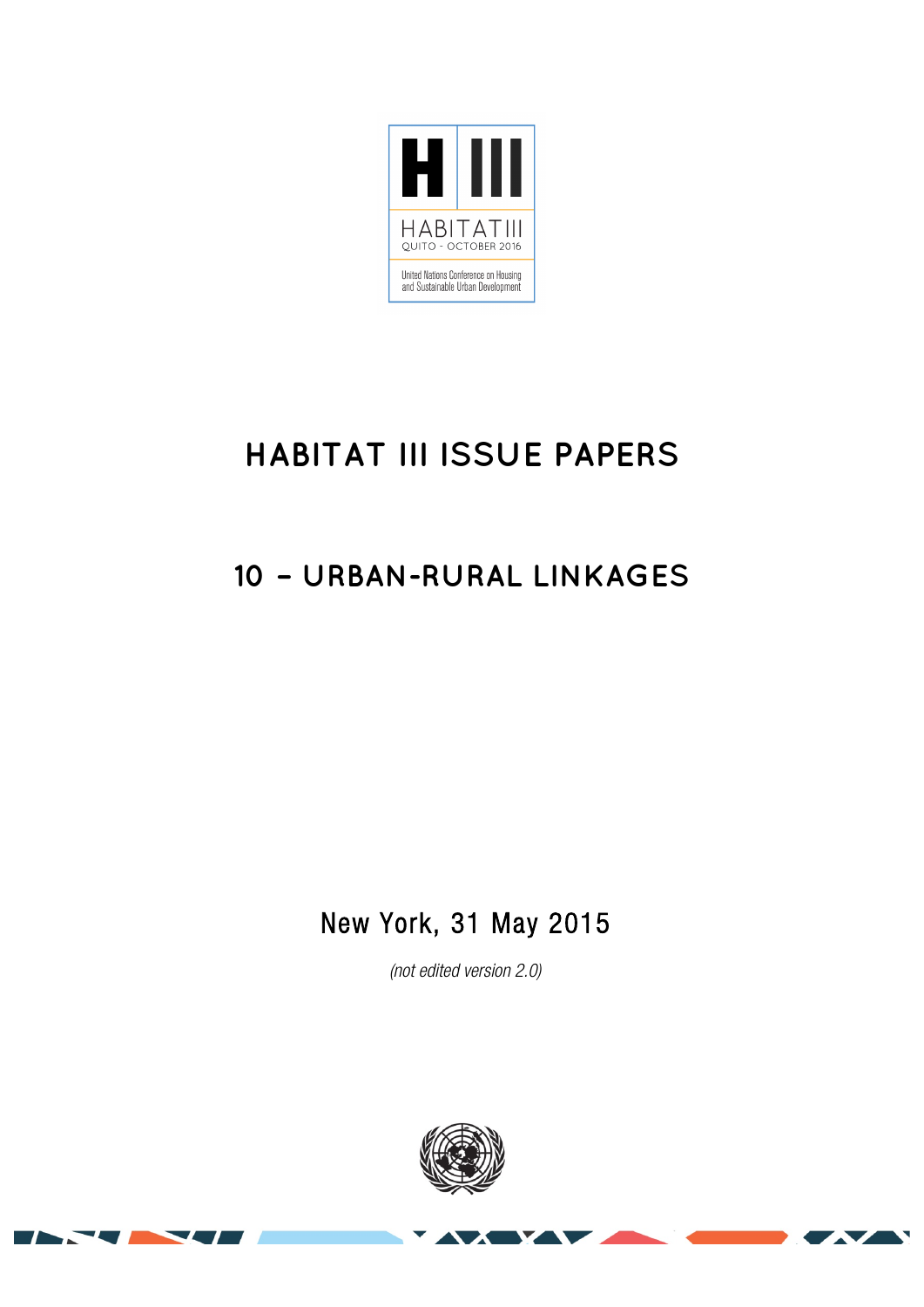

### ISSUE PAPER ON URBAN RURAL LINKAGES

#### KEY WORDS

poverty and inequality reduction, jobs and livelihoods, peri-urban, urban sprawl, market towns, spatial development, urban / regional and territorial planning, land, rural urbanization, human settlements continuum, transport, infrastructure and services, mobility, climate change, migration and refugees, inclusive cities, city region food systems, changing diet, partnership, ecosystem services, ecosystem connectivity, national urban and rural policies, green infrastructure.

#### MAIN CONCEPTS

- Urban-rural linkages refer to complementary and synergetic functions and flows of people, natural resources, capital, goods, employment, ecosystem services, information and technology between rural, peri-urban and urban areas.
- City Region Food Systems encompass the complex network of actors, processes and relationships of food production, processing, marketing, and consumption that exist in a given geographical region. The regional landscape comprises an urban centre, its surrounding peri- urban and rural hinterland across which flows of people, goods and ecosystem services are managed.1
- Urban-rural partnership is the mechanism of co-operation that manages linkages to reach common goals and enhance urban-rural relationships. Depending on the purposes of the partnership, the actors involved can vary from public sector, civil society organization, private sector and other stakeholders<sup>2</sup>.
- Migration recognizes the cyclical movement of people and their families between rural and urban areas. Reasons for migration can be categorized into "push" and "pull" factors. "Push" factors are the reasons that cause people to leave urban or rural areas, such as famine, war or unrest, poverty, and climate related challenges such as drought or flooding. "Pull" factors are those which draw people to urban or rural areas, such as access to employment and improved access to health, education, and basic services.
- Peri-urbanization expresses the urbanization of former rural areas on the fringe, both in a qualitative (e.g. diffusion of urban lifestyle) and in a quantitative (e.g. new residential zones) sense<sup>3</sup>.

#### FIGURES AND KEY FACTS

1. The Habitat Agenda, adopted at Habitat II in 1996, firmly established the precepts of the urban-rural linkages. The agenda states that, "policies and programmes for the sustainable development of rural areas that integrate rural

 <sup>1</sup> http://cityregionfoodsystems.org/

 $3$  UN-HABITAT, 2012

 $2$  OECD, 2013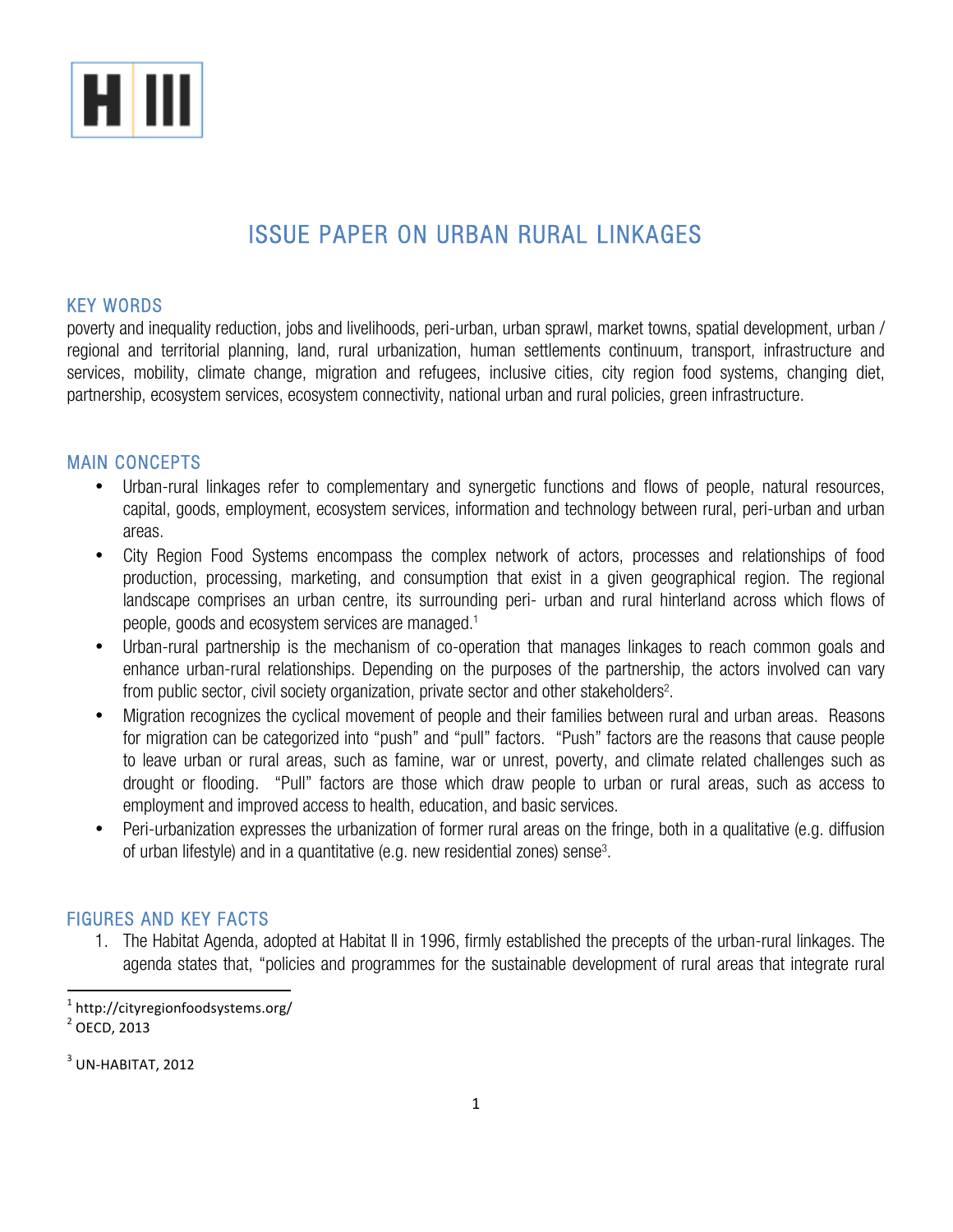

regions into the national economy require strong local and national institutions for the planning and management of human settlements that place emphasis on rural-urban linkages and treat villages and cities as two ends of a human settlements continuum." A number of resolutions have advanced the Habitat Agenda including HSP/GC/17/10<sup>4</sup>, requesting for "urban-rural interdependence"; HSP/GC/19/10<sup>5</sup> requesting for "dissemination of good practices and policies on mutually beneficial urban-rural development relationships" and most recently Resolution SP/GC/25/L.9<sup>6</sup> that calls for "strengthening the capacity of rural service centres, and small, intermediate and secondary towns to attract populations, increase investments, create jobs and reduce reliance on primate cities, as a strategy to promote decentralized growth." Intergovernmental discussions within the UN Open Working Group (OWG) on the Sustainable Development Goals towards the Post 2015 Agenda and towards Habitat III have further confirmed the reinvigorated will or the international community to address urban and rural development in a complementary and mutually reinforcing manner.

- 2. While the urban population almost trebled during the industrialization of the twentieth century (UN-HABITAT, 1996), small and intermediate cities suffered numerous developmental challenges as opportunities and provision of services favored large agglomerations. Today, more than 50 percent of the world's population lives in urban areas and this figure is projected to rise to 66 percent by 2050 (UN DESA, 2014). It is estimated that in emerging economies, secondary cities of over 150,000 inhabitants will deliver nearly 40% of global growth by 2025, more than the entire developed world and emerging market megacities combined<sup>7</sup>.
- 3. At Habitat I in 1996, the World urban population was 37.9%, against 41.5% in 196. It is projected that in 2016, the World urban population will be about 54.5%.
- 4. Urban areas accommodate more than 50% of World Population occupying only 3% of earth surface while generating 80% of global wealth. By some estimates, urban areas consume up to 76% of the earth natural resources and produce 605 of its greenhouse gas emission and 50% of its waste.
- 5. Cities will accommodate up to three billion more people in the next 35 years. In 2007, rural population made up 51% of the global population and contributed only 20% of the global Gross Domestic Product<sup>8</sup>.
- 6. Cities and towns with over 100,000 inhabitants are anticipated to expand outwards by 170 percent by 2030 (Angel, Parent et al., 2010), drastically affecting their rural and peri-urban areas. The geographic expansion of cities into rural areas often results in the reclassification of rural villages and small towns to urban annexes. This expansion may appropriate prime agricultural land as a result of low density expansion, blocks green and blue corridors that maintain ecosystem health and connectivity, disrupts rural livelihoods, affect food supplies and threatens the environment through increased carbon emissions, pollution and energy use.
- 7. With increasing urbanization, greater mobility and connectivity, the linkages between urban, peri-urban and rural areas intensify and differences are reducing. This is precipitated by the increased flow of knowledge, economic activities and information between urban and rural areas. In this respect, rural populations are becoming increasingly urbanized (Rodriguez, 2014), with virtual connections playing a defining role in influencing political,

 

<sup>&</sup>lt;sup>4</sup> http://mirror.unhabitat.org/downloads/docs/9688\_1\_593495.pdf

<sup>5</sup> http://mirror.unhabitat.org/downloads/docs/9658\_1\_593465.pdf

<sup>6</sup> https://papersmart.unon.org/habitatgc25/sites/papersmart.unon.org.habitatgc25/files/K1501234.pdf

 $<sup>7</sup>$  McKinsey Global Institute, 2011</sup>

 $8$  McKinsey Global Institute, 2011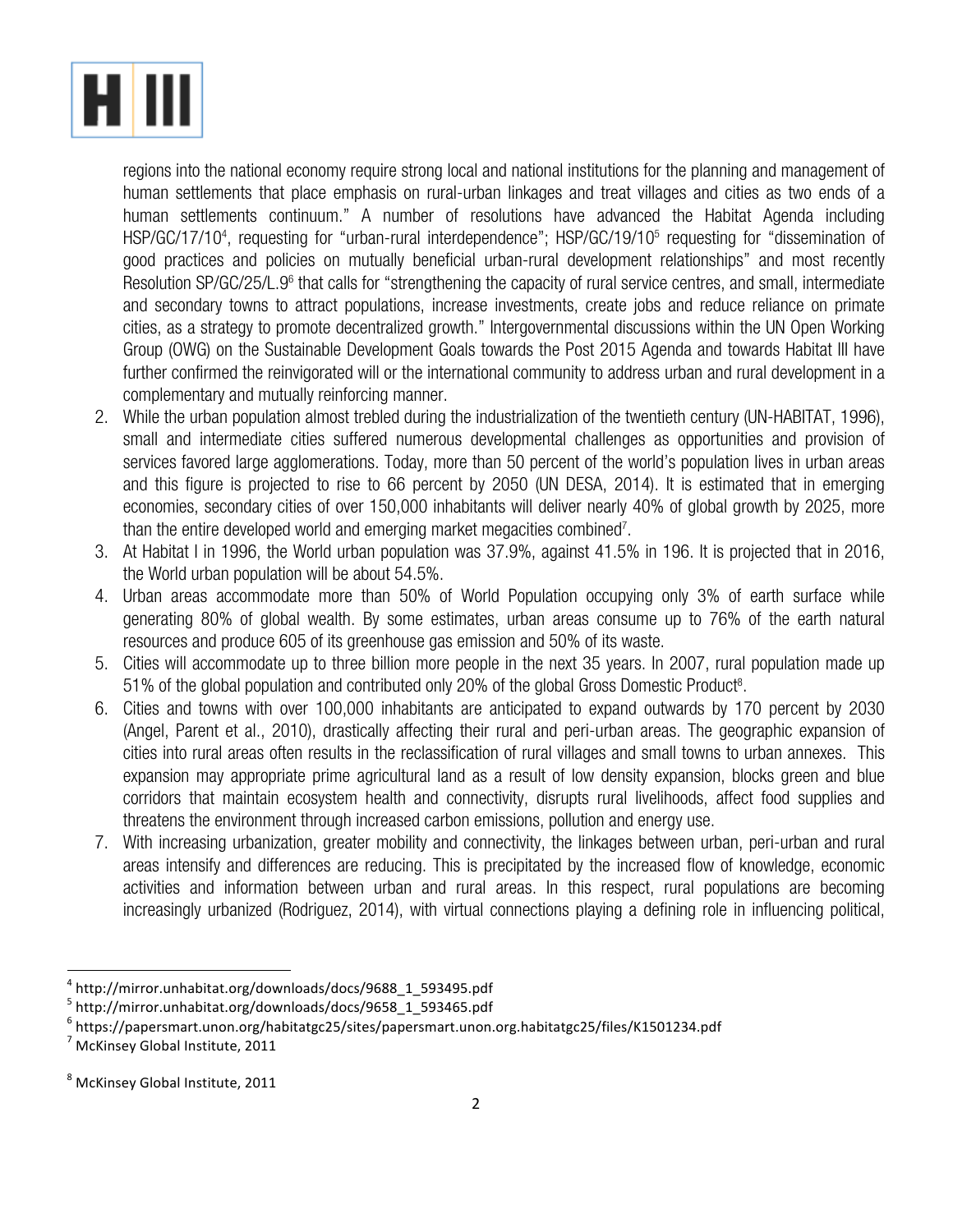

social religious and cultural views. At the same time, urban populations are taking up activities that are considered rural, like agriculture and livestock keeping.

- 8. At the same time, non-communicable diseases or diet related illnesses, such as diabetes and obesity, are more prevalent in urban areas. The transition from hunger to obesity can be in just one generation in many fast growing, rapidly urbanizing countries.
- 9. It is surmised that smallholder farmers provide 80% of the food consumed in developing countries. Smallholder farmers also manage over 80% of the worlds estimated 500 million small farms (IFAD, 2013). This has a significant contribution to boosting food security in rural and urban regions and reducing poverty. Nonetheless, the effects of climate change, land use change, land degradation, unsustainable land management, marginalization of rural areas and adoption of non-farm activities among other challenges threaten this source of livelihood and food production, particularly for small holders.
- 10. Globally, it is estimated that one-third of total food produced for human consumption is lost or wasted across the supply chains each year<sup>9</sup>. Retail and consumer waste accounts for 34% of these losses. Food lost is an increasing issue in peri-urban and urban areas with an estimated one-third of food produced for human consumption lost or wasted globally each year. This places unnecessary pressure on natural resources and city region food systems. In 2011 the FAO estimated the yearly global quantitative food loss and waste at roughly 30% cereals, 40-50% root crops, fruits & vegetables, 20% oilseeds, meat and dairy products, and 30% for fish. (FAO, 2011). Strengthening infrastructure and connectivity between urban and rural areas, access to market, storage and food literacy could reduce such waste.
- 11. The varying level of poverty captures the duality between urban and rural livelihoods. While the urban poor experience much higher costs of living, especially for low-income groups living in informal settlements, the opportunities and capabilities available to them are higher than in rural areas. In contrast, of the 1.4 billion poor people who live on less than US\$1.25 a day, 78% of them live in rural areas, and nearly two thirds of the extremely poor are engaged in agriculture (World Bank, 2013; IFAD, 2013). The urban-rural gap can also be seen in health statistics, sometimes persisting from generation to generation. Furthermore, 40% of all violent conflicts in the last 60 years have been linked to natural resources (UNEP 2014).
- 12. Urban and rural areas depend on each other. Urban centers depend on rural areas and the rural sector for a range of goods and services, notably food, clean water, environmental services, and raw materials among others. For example, wood fuel represents more than 80% of domestic energy consumption in Africa and it is expected that it will continue to be the main source of energy for the next decades. Rural areas in turn typically depend on urban areas for access to services, employment opportunities, and markets.
- 13. The focus on the growth of larger urban areas has made attracting investment, creating jobs, meeting the housing demand, and providing access to key infrastructure and basic services an increasing challenge in intermediate towns and rural areas. In some instances, rural areas are becoming depopulated, often leading to the degradation of previously productive landscapes. The role of small and medium sized towns is integral as they frequently provide a bridge between rural dwellers and urban centers, strengthening the economic opportunities, providing a market and access to basic services. Urban and rural areas vary depending on the geographical context. For instance, countries with large land mass, small island states, countries with strong networks of intermediate cities. In each of these cases there are different opportunities and challenges regarding urban-rural linkages.

 

 $<sup>9</sup>$  FAO, 2011a</sup>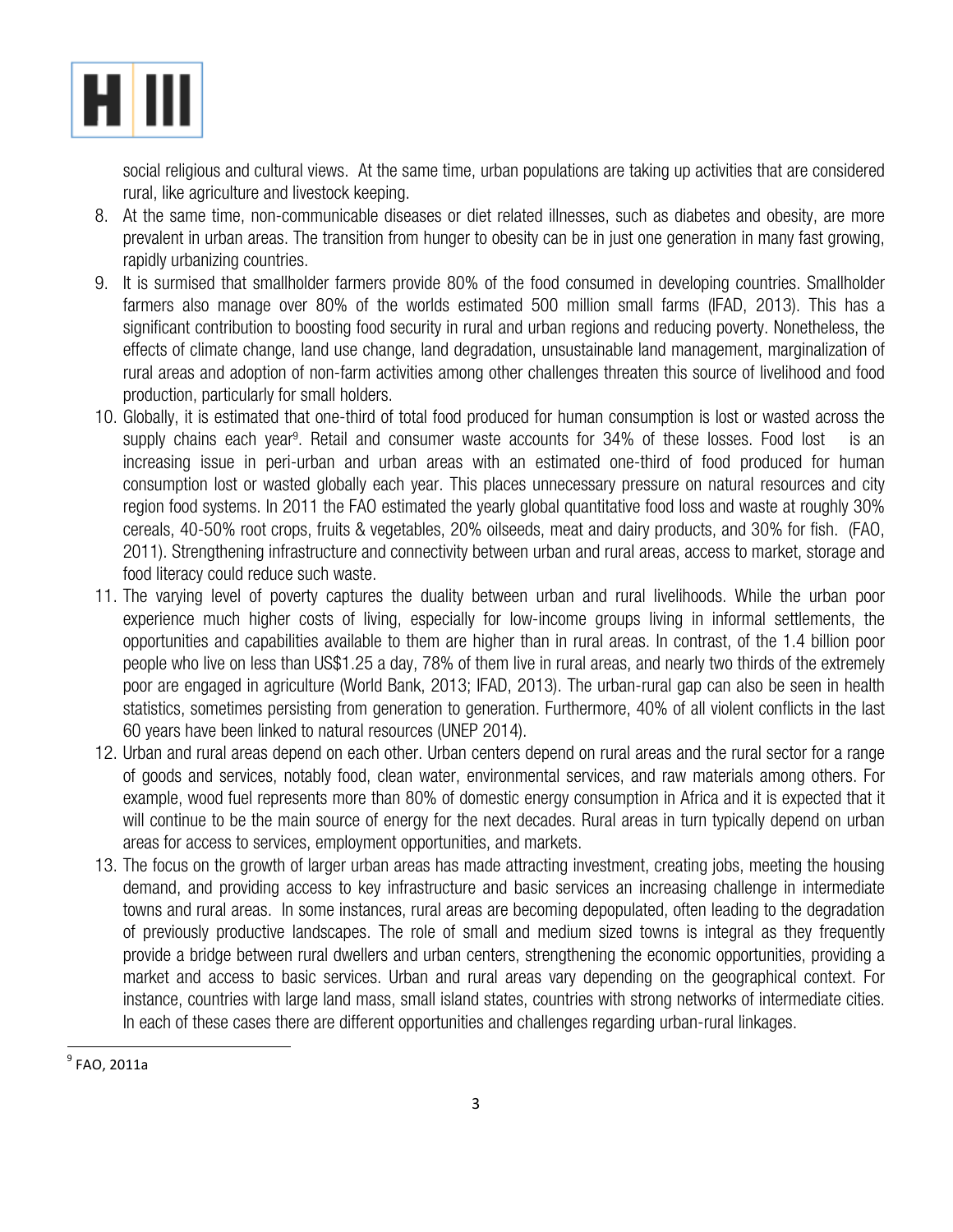

#### ISSUE SUMMARY

- 14. Urbanization is a process that profoundly reshapes peri-urban and rural areas and has the ability to both positively and negatively affect their economies, inclusiveness and sustainable development. In order for urban and rural areas to be sustainable, the current discourse of a political, social and geographical dichotomy must evolve to that of collaborative development and function linkages throughout the territory. Considering the ongoing urbanization, inequality and poverty, there is a renewed interest in delivering complementary and mutually reinforcing rural, periurban and urban areas as an integral part of both the Post 2015 development agenda and the New Urban Agenda.
- 15. The interdependencies between urban and rural areas, their flows and functions are demonstrated through the local and national economic dynamics, social-cultural links and environmental synergies that occur across the human settlements. These include financial remittances, access to food, migration, prevention and reduction of food loss and food waste, ecosystem services, goods, social services, transport, employment, energy and markets. While the specific context and priorities of these flows, interdependencies and synergies may differ, they are an undeniable reality in both developing and developed countries. For example, changing diets shape demand for certain foods and can impact urban and rural development and the food value chain.
- 16. Disparities in spatial development form the crux of why strong urban-rural linkages are essential in distributing equal opportunities and benefits of the urbanization process. Given the global trend of economic growth in cities and towns, urban areas tend to draw the majority of domestic and international resources (public and private). This can have adverse effects on universal access to resources, services and opportunities, and warp the equitable distribution of economic and other benefits observed in the urbanization process. Balanced outcomes across urban and rural areas are a vital objective of sustainable development that leaves no one behind and should include investment in smallholders in rural areas. Rather than competing for scarce resources, the discourse needs to evolve towards understanding the synergies that can be obtained from sustainable, balanced investments and managing tradeoffs to achieve a shared destiny. Setting priorities and identifying the drivers could help reduce disparity throughout the territory.
- 17. The expansion of urban areas into peri-urban land consumes the most valuable agricultural land and related ecological resources, such as waterways, fisheries and forests. This growing threat underscores the need for territorial planning and validates the adoption of the International Guidelines on Urban and Territorial Planning<sup>10</sup> and the Voluntary Guidelines on the Responsible Governance of Land, Fisheries and Forests. These Guidelines provide a reference framework to support sustainable territorial development and serve as a source of inspiration and a compass for decision makers that will inform the New Urban Agenda and the implementation of the Sustainable Development Goals. Developing and implementing guiding principles, frameworks and indicators can facilitate effective and inclusive links by assessing trends and addressing issues such as sustainable management of natural resources, adequate infrastructure and service provision, equality and social inclusion, environmental pressures and the flow of capital, goods and people to form productive and resilient urban and rural places.
- 18. Urban-rural linkages have the potential to transform sustainable human development for the benefit of all. Integral to this is knowledge generation and management as well as capacity development, which can provide an enhanced understanding of how functions and flows operate. It is critical to understand existing parameters that exacerbate

 

 $10$  HSP/GC/25/L.5 of April 2015 http://unhabitat.org/gc25/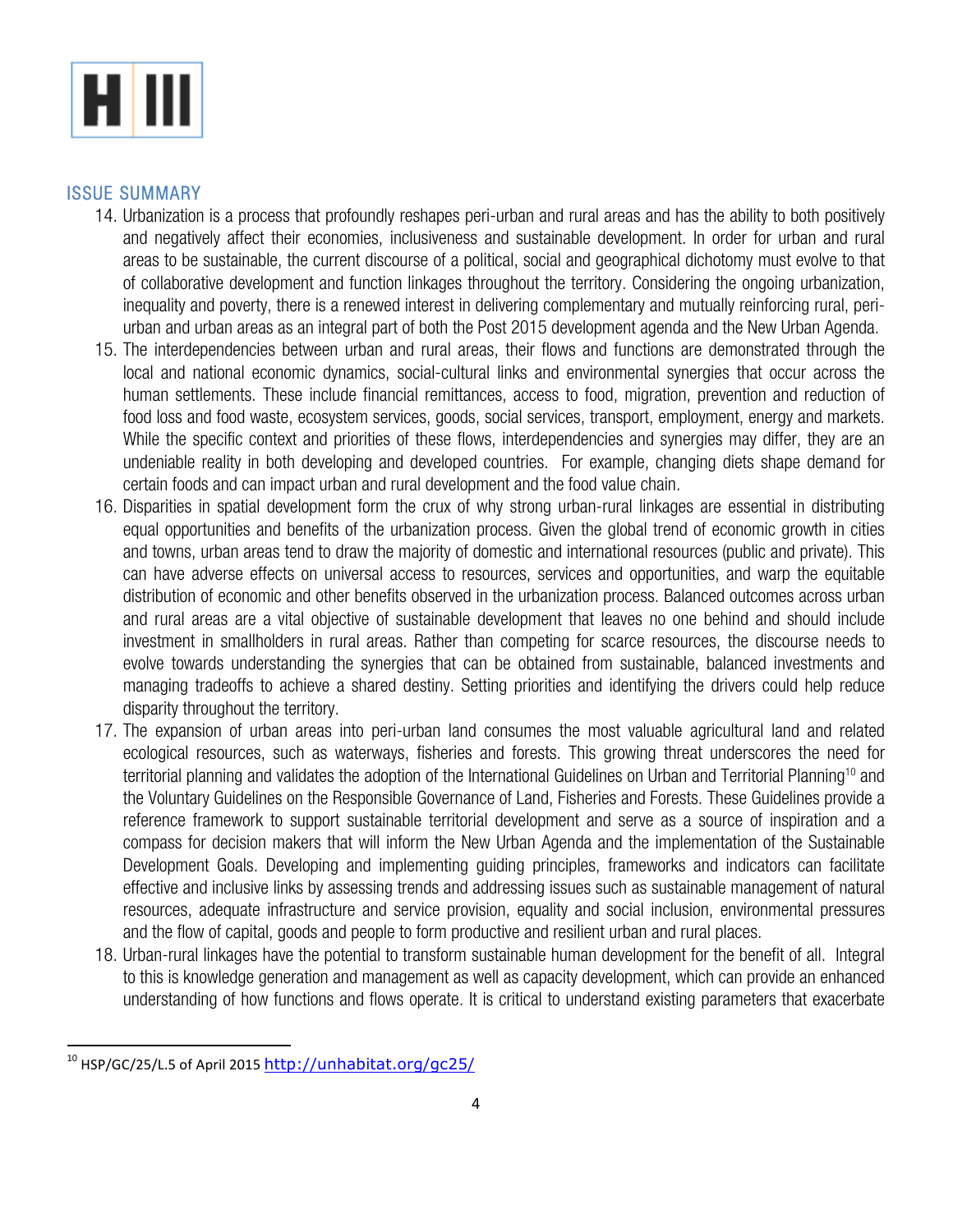

the dichotomy between urban and rural areas and those that promote linkages. Globally, there is insufficient knowledge on the dynamics of small and intermediate cities where half of the world's urban people live, making them a missing link in understanding the dynamic of urban-rural interactions (Brian and Hohmann, 2014, UNESCO). Additionally, knowledge of ecosystems and environmental geography has improved our understanding of water cycles and climate phenomena. Land mosaic approaches have developed practical tools manage complex landscapes.

- 19. There is an urgent need to bridge knowledge and capacity gaps in relation to crucial urban and territorial challenges such as climate change, safety and security, disaster resilience, ecosystem connectivity, green infrastructure, food security, health, diet and nutrition. Green infrastructure can provide the backbone of these linkages by taking a natural approach, where interdependent elements support each other to ensure long-term sustainability. Documenting and disseminating inspiring experiences, tools, practices and strategies in urban–rural linkages in collaboration with research institutions, academia, civil society and policy-makers can assist in developing capacity, addressing development challenges and strengthening linkages between areas.
- 20. Policy interventions characterized by an integrated and complementary approach should be adopted to avoid exacerbating the dichotomy between urban and rural issues. Correspondingly, government agencies with specific mandates should engage and collaborate to strengthen and identify linkages. Cross-cutting synergies that are operationalized can encourage cooperation amongst actors involved in various thematic issues relating to urbanrural linkages and in turn, facilitate integrated development outcomes. More effort is needed to develop legislative frameworks to strengthen urban-rural linkages and to ensure they serve an agenda of balanced sustainable and inclusive development.
- 21. It is imperative to establish multi-actor partnerships and engagement at global, national, regional, metropolitan and local scales as urban-rural linkages encompass a broad range of themes, actors and contexts. In garnering support from all partners involved, within their respective mandates, expertise, efforts and interventions can be shared and complement one another on urban-rural issues and linkages. This extends to effective partnership and networking within and across government at all levels, international agencies, research and academia, civil society and the private sector among others. Mapping actors, their assets, knowledge, available tools, policies and other means of implementation will strengthen the capacity of actors and address the gaps between urban and rural areas.

#### KEY DRIVERS OF ACTION

- 22. Focusing on territorial and spatial planning for balanced and inclusive urban and rural development. This should include strengthening the capacity of small and intermediate cities to attract and manage population sustainability, increase investments, create jobs as a strategy to reduce reliance on primate cities, foster innovation, reduce their environmental impact and act as a suitable host for persons affected by disasters, insecurity and conflicts.
- 23. Developing policies , tools and approaches to enhance and support urban-rural partnerships such as National Urban Policies, City Development Strategies, the International Guidelines on Urban and Territorial Planning and effective decentralization processes focusing on community-driven development (IFAD, 2014; UN-HABITAT and Cities Alliance, 2014).
- 24. Improving governance mechanisms can reduce poverty and increase economic growth (FAO 2011), therefore developing and adopting principles and legislation can assist in strengthening government institutions and processes. Adopting principles that are applicable in both an urban and peri-urban context, such as the Voluntary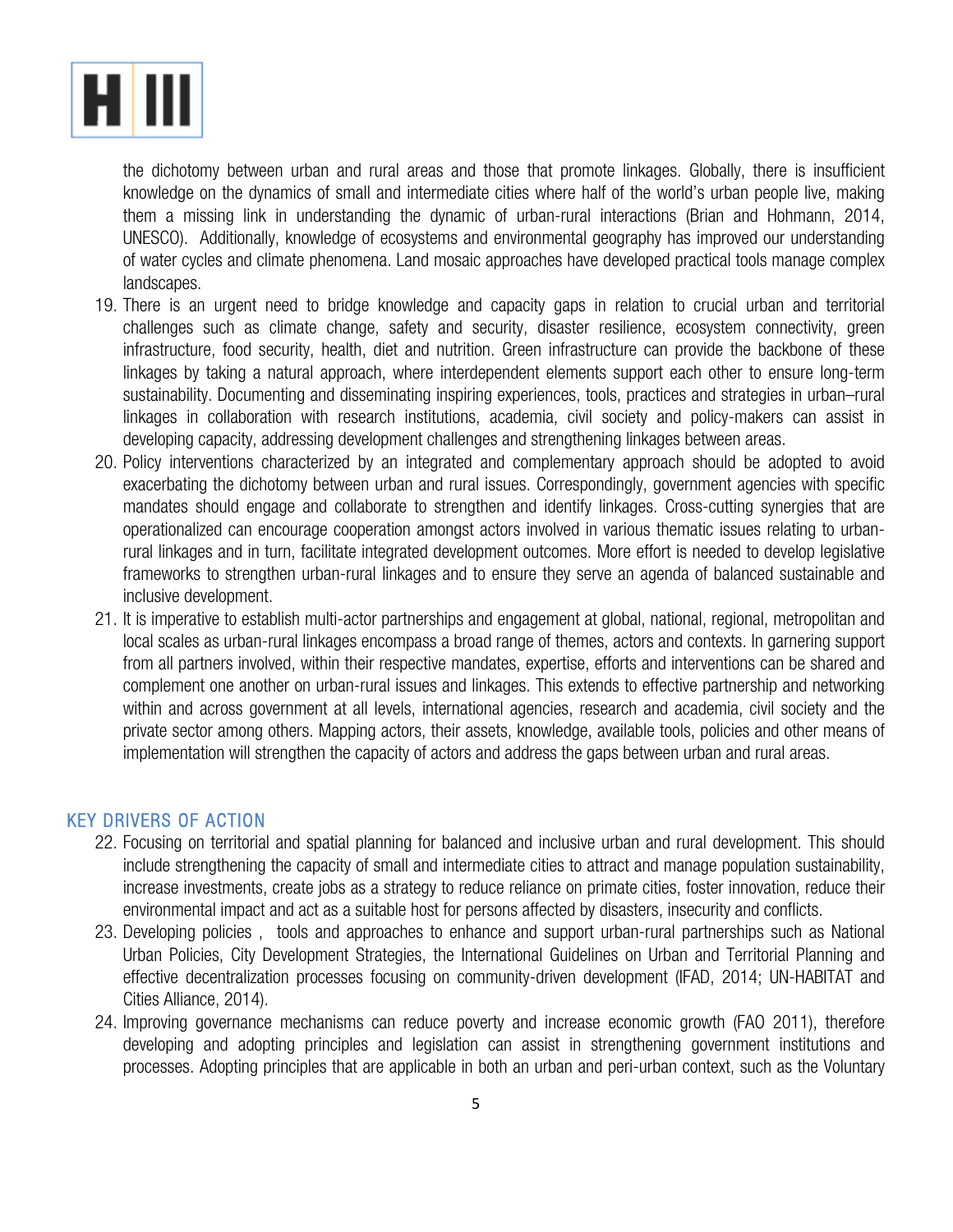

Guidelines for the Responsible Governance of Land, Fisheries and Forests, can help promote urban rural networks, enhancing access and use of common property natural resources and improve inclusive access to opportunities for rural and urban women and men living in poverty.

- 25. Implementing vertical and horizontal evidence-based interventions by public, private and civil society actors, which tackle food waste and loss. This should include multi-stakeholder dialogue to enable food recovery, redistribution and knowledge transfer; prioritization and coordination of interventions by governments, private sector and civil society; resource mobilization and infrastructure provisions through public–private partnerships; implementation capacity to address an increasing social demand; tools for monitoring and evaluation that provide guidance also on food safety and quality (including human nutrition) and that capture further data on the four dimensions (availability, access, utilization and stability) of food and nutrition security.
- 26. Addressing urban and rural marginalization through good governance, with specific attention to social inclusion, redressing inequalities and including vulnerable groups such as women, youth, indigenous peoples and ethnic minorities. Raising awareness in both rural and urban areas on their respective value and relationships. Tools such as ecological footprints, happiness indices, and other social tools can help behavioral change towards sustainability. Engaging youth groups, farmer guilds, slum dwellers, women groups, proponents of public spaces, and other similar groups will help to bring alternative voices to the discourse.
- 27. Promoting the urban patterns for green economy, particularly working with nature, leveraging on density, clustering of competitiveness and optimizing infrastructure (UN-HABITAT, 2012). For instance, Investing in Green Infrastructure (GI) can provide the unifying framework for creating a continuum between the green elements of rural and urban landscapes. Ensuring a sustainable future for cities requires urban forestry, urban agriculture, horticulture, biodiverse gardens and parks, public space, bioengineering, bio filters, phytoremediation, and other disciplines to be strategically integrated. Modelling territorial and scenario analysis may help to understand how to work and live with nature.
- 28. Promoting inclusive investment, finance instruments and systems to support both urban and rural areas and reduce disparity in the provision of sustainable infrastructure and services between urban and rural areas, particularly in energy, transport, health, education, water, green spaces and sanitation.
- 29. Empowering inclusive value chains using methods such as impact pathways as a key bridge between rural and urban areas, something which is critical in creating improved urban rural synergies and providing urban and rural areas with increased opportunities for growth. Functional agricultural supply chains can boost rural-urban connectivity and offer opportunities for small scale producers, while protecting high value ecosystems.
- 30. Developing control measures to safeguard agricultural land from urban sprawl while encouraging sustainable urban agriculture where appropriate. Measures that protect, or compensate for damage to, the livelihoods of rural households and communities living in proximate and hinterland agricultural areas that may result from urban sprawl should accompany this. The environmental impact of agriculture on human settlements and vice versa must be considered, particularly for market towns.
- 31. Facilitating connectivity and low carbon mobility through the improvement of transportation networks and communication between urban and rural areas to allow universal benefit and access to quality public services, which tend to be concentrated in urban areas due to population density and economies of scale.
- 32. Strengthening city-region food systems through the inclusion of efficient and accessible markets and distribution systems in urban planning and design. In addition urban and peri-urban agriculture involving technologies such as hydroponics, vertical farming and low cost/energy greenhouses can serve as alternative to bring food producers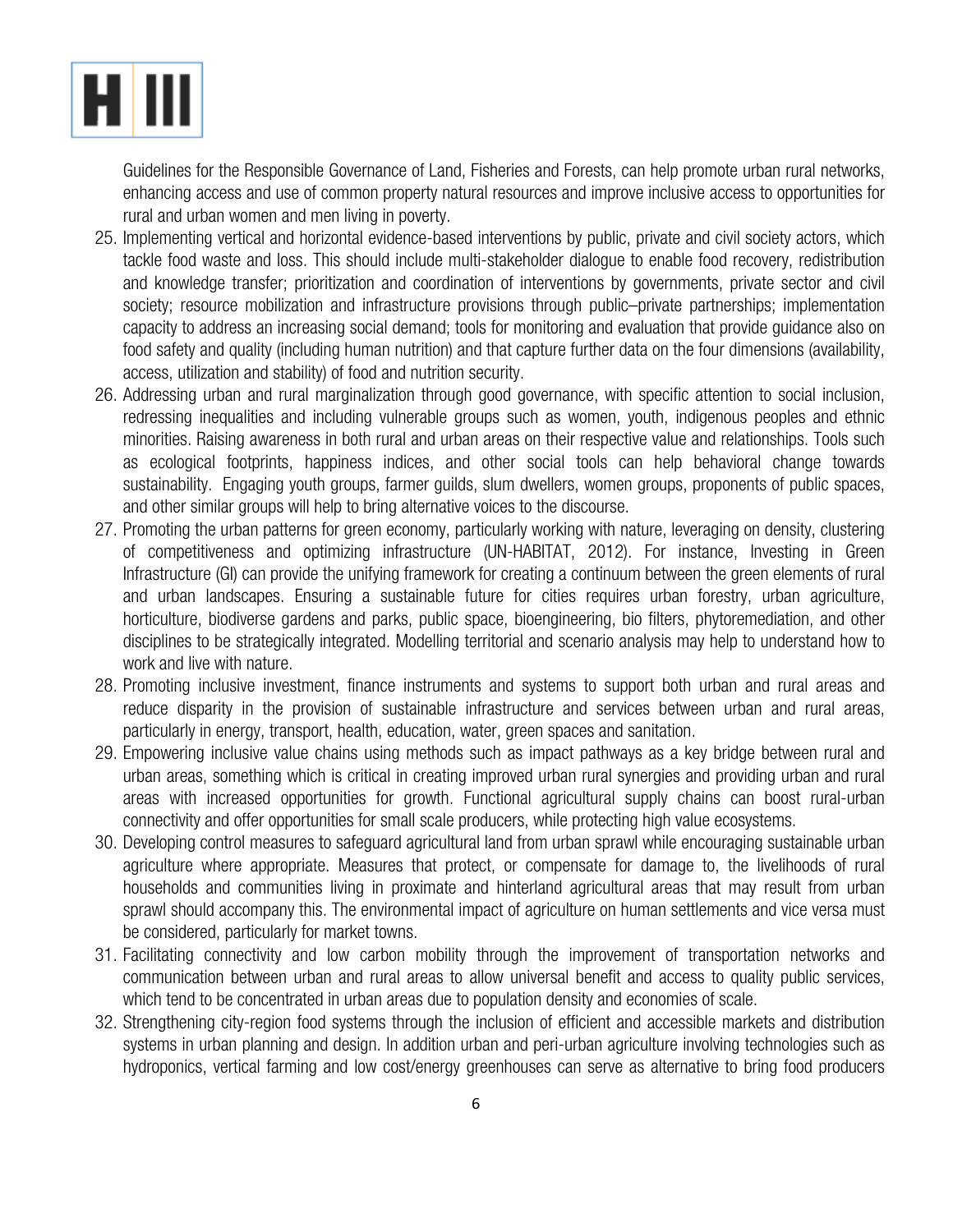

closer to consumers. This will improve food security, nutrition and take into consideration the changing diets of urban populations as well as increase employment and income generating activities. .

- 33. Protecting high value ecosystems and promoting spatial flows through territorial planning that establishes connections between urban- rural hinterlands areas while ensuring complementarity. In parallel, encouraging overlapping spatial flows and the breakdown of false dichotomies, in turn strengthening urban – rural linkages and connectivity.
- 34. Reducing environmental impacts, including air and soil pollution, protecting forests, water and water sheds, avoiding land fragmentation and defending ecosystems and biodiversity. Efforts should be made to use planned city extensions and infills, low-carbon and smart cities and other strategies that promote density and compact human settlements. Investing in innovative and sustainable rural infrastructure should also be a priority, such as decentralized power networks based on renewable energy, long-lasting roads, well-organized periodic services such as markets, health clinics, and long-distance education.
- 35. The urban-rural linkages agenda promotes complementarities and networks of places, rather than segregation. It aims to highlight the differences and comparative advantages of places in order to enhance linkages. This dynamic relationship is reflected in large cities, which have significant economic advantages and opportunities, and smaller towns, which play important functions in the development of their surrounding rural regions and support a more diverse local economic base. Meanwhile, despite rural areas being a source of unprecedented migration, they are also peaceful and harmonious areas to live in, providing "water towers" and cultural relief for citizens, if managed sustainably.

#### PLATFORMS AND PROJECTS

- 10 Year Framework Programme on Global Action Towards Sustainable Consumption and Production : http://www.unep.org/10yfp/
- Cities Alliance (http://www.citiesalliance.org)
- City Region Food Systems Collaborative Platform, www.cityregionfoodsystems.org
- The Global Land Tool Network IFAD UN-HABITAT Partnership to improve tenure security of the urban and rural poor http://www.gltn.net/index.php/projects/international-fund-for-agricultural-development-ifad
- Balancing Rural and Urban Development through Improved Linkages in Indonesia, Laos and Nepal http://www.fukuoka.unhabitat.org/docs/publications/pdf/accommodating/Chapter\_VIII.pdf
- Committee on World Food Security, http://www.fao.org/cfs/cfs-home/en/. Accessed 30/04/15.
- ICLEI CITYFOOD network, http://www.iclei.org/our-activities/our-agendas/resource-efficient-city/cityfood.html
- Food for the Cities Network, Food and Agricultural Organization of the United Nations (FAO), http://www.fao.org/fcit/fcit-home/en/
- United Nations University Migration Network, United Nations University, http://migration.unu.edu/
- IFAD-World Bank study of international remittance flows to Asia http://www.ifad.org/pub/post2015/english/1.pdf
- Global Initiative on Food Loss and Waste Reduction (also called SAVE FOOD), Food and Agriculture Organization of the United Nations (FAO), http://www.fao.org/save-food/en/